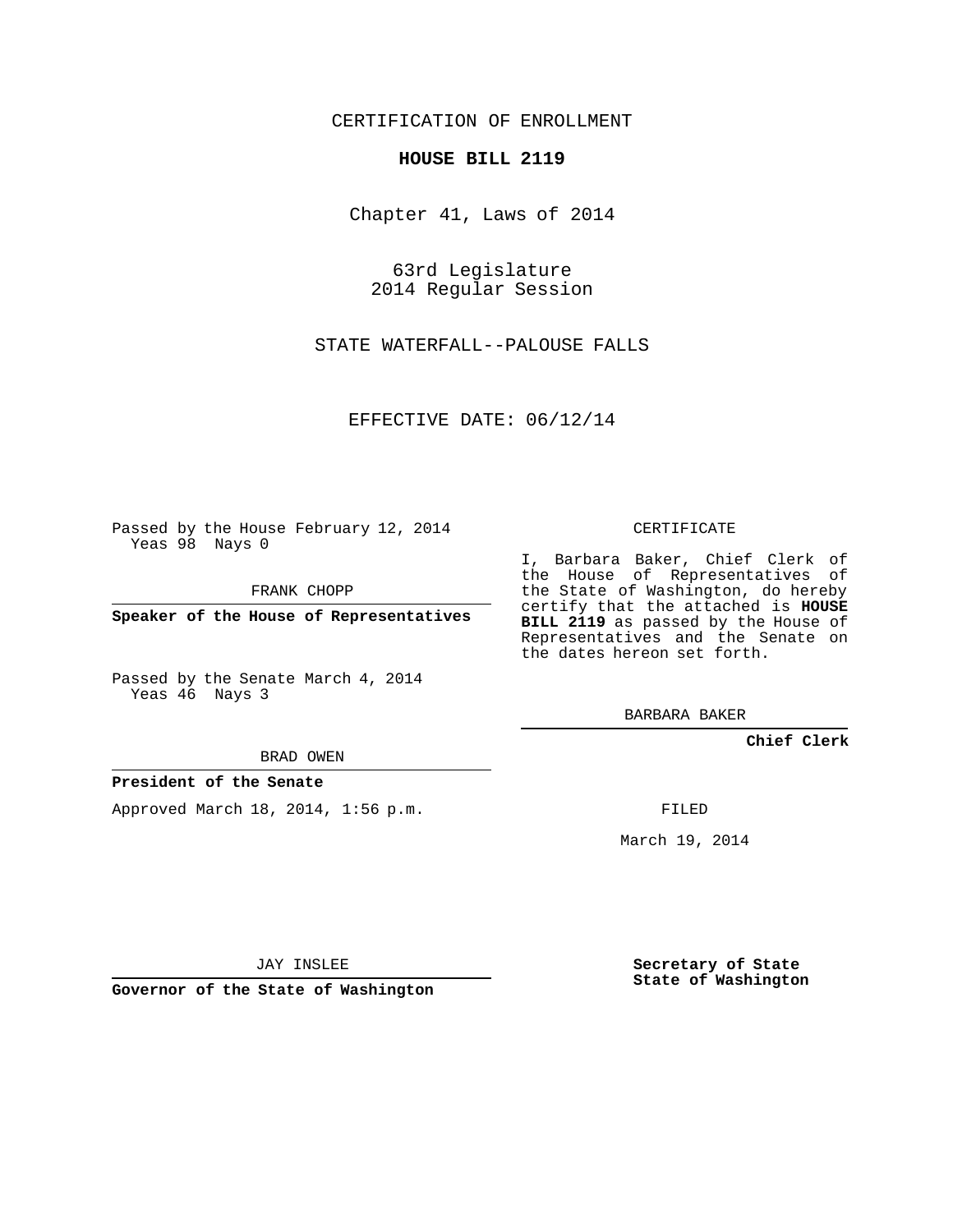## **HOUSE BILL 2119** \_\_\_\_\_\_\_\_\_\_\_\_\_\_\_\_\_\_\_\_\_\_\_\_\_\_\_\_\_\_\_\_\_\_\_\_\_\_\_\_\_\_\_\_\_

\_\_\_\_\_\_\_\_\_\_\_\_\_\_\_\_\_\_\_\_\_\_\_\_\_\_\_\_\_\_\_\_\_\_\_\_\_\_\_\_\_\_\_\_\_

Passed Legislature - 2014 Regular Session

## **State of Washington 63rd Legislature 2014 Regular Session**

**By** Representatives Schmick, Fagan, Haler, and Moscoso

Prefiled 12/11/13. Read first time 01/13/14. Referred to Committee on Government Operations & Elections.

 AN ACT Relating to designating Palouse falls as the state waterfall; adding a new section to chapter 1.20 RCW; and creating a new section.

BE IT ENACTED BY THE LEGISLATURE OF THE STATE OF WASHINGTON:

 NEW SECTION. **Sec. 1.** (1) The tourist industry is a vital part of the state's economy. Palouse falls has visitors numbering averaging over eighty thousand to one hundred thousand per year. The falls drop one hundred ninety-eight feet identifying them as the last remaining year-round waterfalls left by the ice age floods.

 (2) Palouse falls was named sixth on the top ten best United States waterfalls list, tenth on the list of the world's most amazing waterfalls, and the site of the world record breaking kayak drop.

 (3) Palouse falls surrounding area is the location for the oldest documented remains found in the western hemisphere; home of the Palouse Native American culture; birthplace of the Appaloosa horse; and documented in Lewis and Clark's journals.

 NEW SECTION. **Sec. 2.** A new section is added to chapter 1.20 RCW to read as follows: